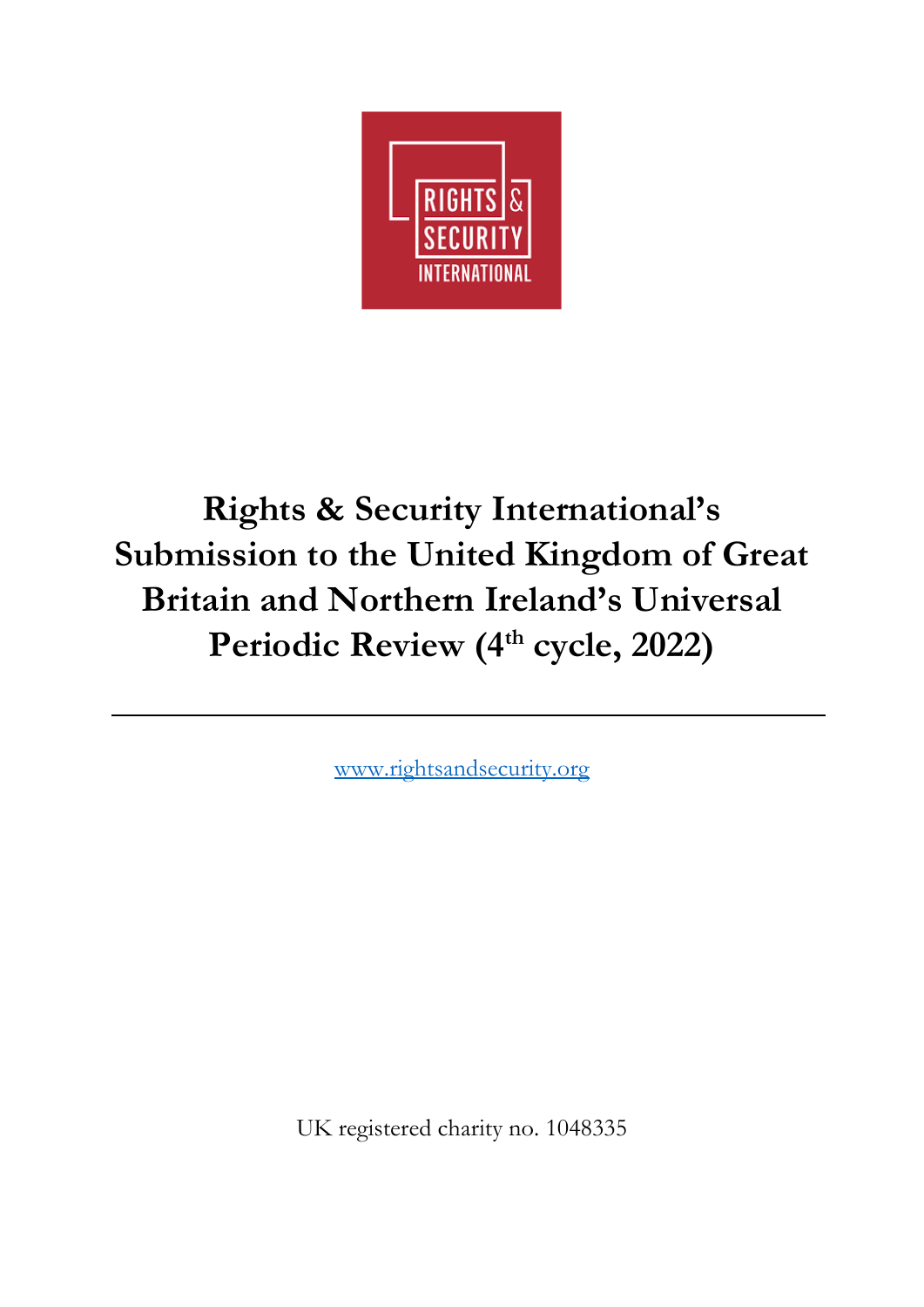

**Rights & Security International's Submission to the United Kingdom of Great Britain and Northern Ireland's Universal Periodic Review (4th cycle, 2022)**

# **Summary**

- The UK government is seeking to introduce an amnesty for all 'conflict-related' crimes allegedly committed during the Northern Ireland conflict prior to the 1998 Belfast/Good Friday Agreement. This blanket amnesty would violate the UK's human rights treaty obligations and reflects a broader, ongoing pattern of inadequate criminal and civil investigations of conflict-related killings, torture and other alleged abuses in Northern Ireland. These systemic breaches of human rights have left survivors and victims' families waiting for truth and justice, often for decades.
- We recommend that the UK be urged to comply with its treaty obligation to ensure that all victims of human rights violations committed in its jurisdiction receive an effective remedy, as well as its treaty obligations to investigate and, where appropriate, prosecute violations of the right to life; the right to freedom from torture and cruel, inhuman or degrading treatment or punishment; and the ban on enforced disappearances.
- The UK government is seeking to lessen degree of human rights protection throughout the country by altering the Human Rights Act 1998 (HRA), and this step would have profound implications for human rights as well as respect for international treaty law in Northern Ireland. By undermining the Belfast/Good Friday Agreement, which requires incorporation of the European Convention on Human Rights (ECHR) into Northern Ireland law – including with access to the courts and remedies for alleged violations of the Convention – the government's long-standing plans to weaken the HRA's protections could also jeopardise peace in the region, worsening existing threats to human rights.
- We recommend that the UK be reminded that its commitment to respecting its human rights treaty obligations is central to the Belfast/Good Friday Agreement, and therefore to the prevention of deadly violence and other potential harms in the region.

## **Introduction**

- 1. Rights & Security International (RSI) is a London-based non-governmental organisation and registered charity that has been working since 1990 to hold governments to account for human rights violations committed in the context of national security. We were originally established as the Britain and Ireland Human Rights Project to promote human rights and accountability for abuses in Northern Ireland, and have decades of experience working on a cross-community basis in the region to advocate for rights and justice.
- 2. This submission will focus on events since the last Universal Periodic Review (UPR) of the United Kingdom of Great Britain and Northern Ireland (UK) in 2017. RSI believes proposed changes to the transitional justice process in Northern Ireland and to the fundamental human rights laws that apply throughout the UK would likely violate the UK's international obligations to provide access to justice and an effective remedy to victims of human rights violations.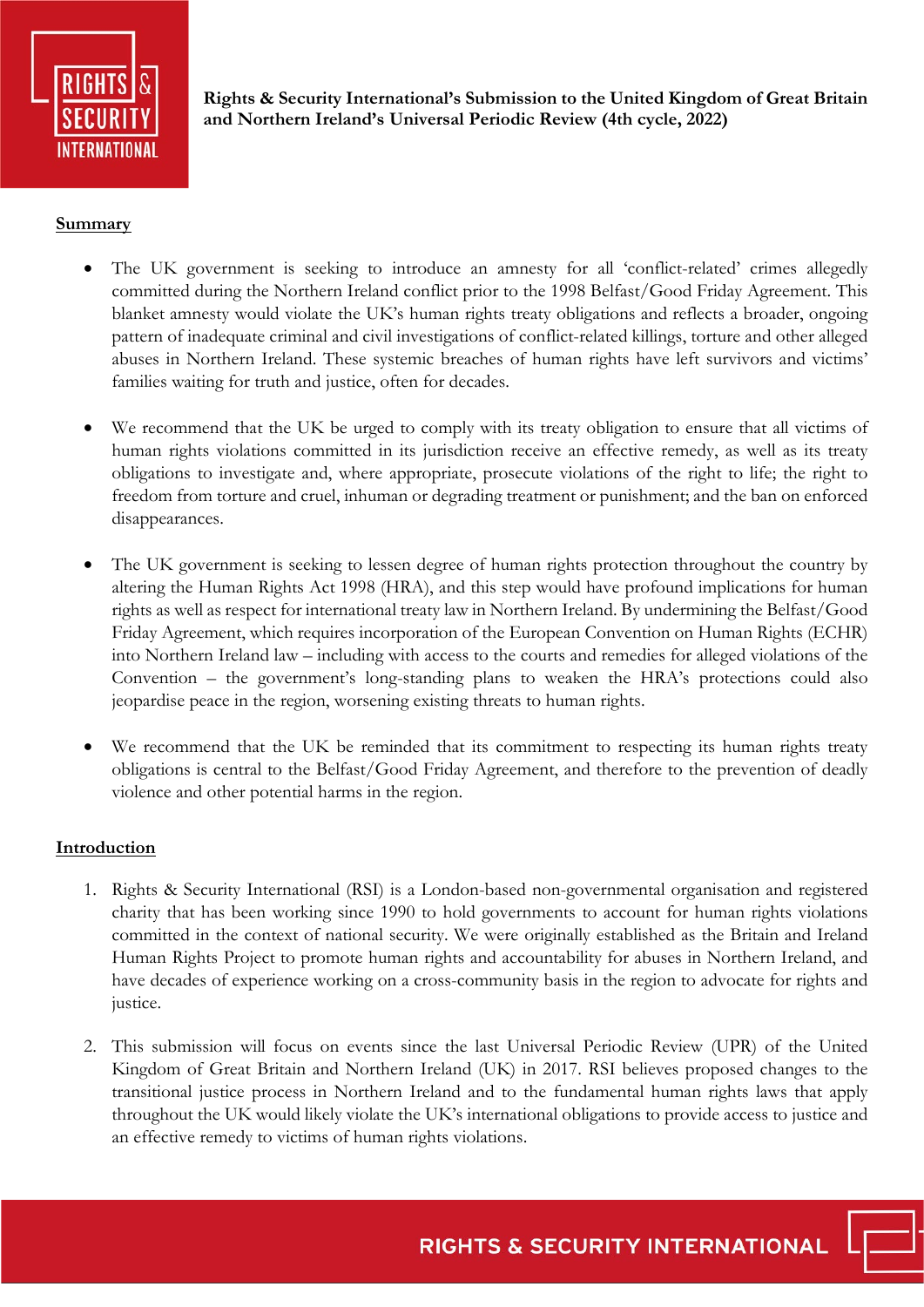

# **Amnesty for alleged conflict-related crimes in Northern Ireland**

3. In our view, the current transitional justice mechanisms in Northern Ireland have often fallen short of the requirements found in the International Covenant on Civil and Political Rights<sup>[1](#page-2-0)</sup> (ICCPR), the Convention Against Torture and Other Cruel, Inhuman or Degrading Treatment or Punishment<sup>[2](#page-2-1)</sup> (CAT), and the European Convention on Human Rights<sup>[3](#page-2-2)</sup>

(ECHR) to effectively investigate relevant human rights abuses.[4](#page-2-3)

- 4. The current system has been described as 'fragmented' by Amnesty International.<sup>[5](#page-2-4)</sup> At present, victims may seek justice through the Legacy Investigations Branch of the Police Service of Northern Ireland, the Police Ombudsman for Northern Ireland, an inquest or an inquiry. Each element of this fragmented system has a limited remit, with other individual shortcomings such as lack of funding or an inability to order disclosure from public authorities. As a result, many victims and families in Northern Ireland are still waiting for truth and justice decades after alleged human rights violations occurred.<sup>[6](#page-2-5)</sup>
- 5. These shortcomings have been frequently recognised by both the UK courts and the European Court of Human Rights (ECtHR).<sup>[7](#page-2-6)</sup> For instance, in March 2021 the Council of Europe Committee of Ministers reopened its oversight – the process of monitoring the enforcement of ECtHR judgments – of the *McKerr*  group of cases.[8](#page-2-7) The claimants in this group of cases successfully argued that the UK had failed to fulfil the obligation to effectively investigate potentially unlawful deaths under Article 2 of the ECHR (the right

<span id="page-2-0"></span><sup>&</sup>lt;sup>1</sup> [International Covenant on Civil and Political Rights,](https://treaties.un.org/doc/Treaties/1976/03/19760323%2006-17%20AM/Ch_IV_04.pdf) New York, 16 December 1966, entered into force 23 March 1976, 999 UNTS 171. Principally the right to a remedy (Art. 2(3)), the right to life (Art. 6) and the prohibition of torture or cruel, inhuman or degrading treatment or punishment (Art. 7), as illustrated by Human Rights Committee, 'General Comment No. 31 on the Nature of the General [Legal Obligation Imposed on States Parties to the Covenant',](https://www.un.org/en/ga/search/view_doc.asp?symbol=CCPR/C/21/Rev.1/Add.13) CCPR/C/21/Rev.1/Add.13, 26 May 2004, paras. 15, 20. In relation to enforced disappearances, see further Human Rights Committee, *CCPR General Comment No. 6: Art. 6 (Right to life)*', 30 April 1982, para. 4; Human Rights Committee[, 'General Comment No. 31 on the Nature of the General Legal Obligation Imposed on States Parties](https://www.un.org/en/ga/search/view_doc.asp?symbol=CCPR/C/21/Rev.1/Add.13)  [to the Covenant',](https://www.un.org/en/ga/search/view_doc.asp?symbol=CCPR/C/21/Rev.1/Add.13) CCPR/C/21/Rev.1/Add.13, 26 May 2004, para. 18.

<span id="page-2-1"></span><sup>&</sup>lt;sup>2</sup> [Convention against Torture and Other Cruel, Inhuman or Degrading Treatment or Punishment,](https://treaties.un.org/doc/Treaties/1987/06/19870626%2002-38%20AM/Ch_IV_9p.pdf) New York, 10 December 1984, entered into force 26 June 1978, 1465 UNTS 85, Arts. 13-14.

<span id="page-2-2"></span><sup>&</sup>lt;sup>3</sup> Council of Europe, [Convention for the Protection of Human Rights and Fundamental Freedoms,](https://treaties.un.org/pages/showDetails.aspx?objid=080000028014a40b) Rome, 4 November 1950, entered into force 3 September 1953, 213 UNTS 221, Arts. 2-4; European Court of Human Rights, ['Guide to Article 2 on the European](https://www.echr.coe.int/Documents/Guide_Art_2_ENG.pdf)  [Convention on Human Rights: Right to life'](https://www.echr.coe.int/Documents/Guide_Art_2_ENG.pdf) (2021), pp. 32-46. In relation to enforced disappearances, the European Court of Human Rights has analysed enforced disappearances under Arts. 2 (right to life), 3 (prohibition of torture and cruel and human and degrading treatment or punishment), 5 (right to liberty and security) and 8 (right to private and family life): for a summary of the jurisprudence, see Council of Europe, *Issue paper: Missing persons and victims of enforced disappearances in Europe'* (2016), pp. 37-42.

<span id="page-2-3"></span><sup>&</sup>lt;sup>4</sup> See also, United Nations General Assembly Resolution 60/147, <u>'Basic Principles</u> and Guidelines on the Right to Remedy and Reparation [for Victims of Gross Violations of International Human Rights Law and Serious Violations of International Humanitarian Law',](https://documents-dds-ny.un.org/doc/UNDOC/GEN/N05/496/42/PDF/N0549642.pdf?OpenElement) A/RES/60/147, 21 March 2006, Principles 2 and 11; United Nations Office of the High Commissioner for Human Rights, ['Minnesota](https://www.ohchr.org/sites/default/files/Documents/Publications/MinnesotaProtocol.pdf)  [Protocol of Potentially Unlawful Deaths'](https://www.ohchr.org/sites/default/files/Documents/Publications/MinnesotaProtocol.pdf) (2016), paras. 10-13, 38-40; United Nations Office of the High Commissioner for Human Rights, ['Istanbul Protocol: Manual on the Effective Investigation and Documentation of Torture and Other Cruel, Inhuman or](https://www.ohchr.org/sites/default/files/documents/publications/training8rev1en.pdf)  [Degrading Treatment or Punishment'](https://www.ohchr.org/sites/default/files/documents/publications/training8rev1en.pdf) (2004) Professional Training Series No. 8/Rev.1, paras. 74-75 and Principle 1. <sup>5</sup> Amnesty International, <u>'Northern Ireland: Time to deal with the past'</u> (12 September 2013), pp. 45-55.

<span id="page-2-5"></span><span id="page-2-4"></span><sup>6</sup> Sandra Peake[, 'WAVE on SoSNI Legacy Statement' \(](https://wavetraumacentre.org.uk/news/wave-on-sosni-legacy-statement/)*WAVE Trauma Centre*, 14 July 2021); Cate McCurry and Jonathan McCambridge, ['Victims' families 'left in tears' by Northern Ireland legacy plans'](https://www.belfasttelegraph.co.uk/news/northern-ireland/victims-families-left-in-tears-by-northern-ireland-legacy-plans-40657528.html) (*Belfast Telegraph*, 15 July 2015); Lisa O'Carroll, ['Troubles amnesty would](https://www.theguardian.com/uk-news/2021/nov/09/troubles-amnesty-would-be-kick-in-the-teeth-says-daughter-of-victim)  [be 'kick in the teeth', says daughter of victim' \(](https://www.theguardian.com/uk-news/2021/nov/09/troubles-amnesty-would-be-kick-in-the-teeth-says-daughter-of-victim)*The Guardian*, 9 November 2021); Pat Finucane Centre[, 'Submission by the Pat Finucane](https://www.patfinucanecentre.org/sites/default/files/2018-10/PFC%20Submission%20to%20NIO%204.10.18.pdf)  [Centre – Addressing the Legacy of Northern Ireland's Past'](https://www.patfinucanecentre.org/sites/default/files/2018-10/PFC%20Submission%20to%20NIO%204.10.18.pdf) (October 2018).

<span id="page-2-6"></span><sup>7</sup> Among others, see App. No. 58559/09, *[Hemsworth v. the United Kingdom](https://hudoc.echr.coe.int/eng?i=001-122371)*, Judgment, 16 July 2013; App. No. 30054/96, *[Kelly and others v.](https://hudoc.echr.coe.int/eng?i=001-59453)  [the United Kingdom](https://hudoc.echr.coe.int/eng?i=001-59453)*, Judgment, 4 May 2001; *[Re Geraldine Finucane's Application for Judicial Review](https://www.supremecourt.uk/cases/docs/uksc-2017-0058-judgment.pdf)* [2019] UKSC 7; *[Re Brigid McCaughey and](https://www.supremecourt.uk/cases/docs/uksc-2010-0101-judgment.pdf)  [another's Application for Judicial Review \(Northern Ireland\)](https://www.supremecourt.uk/cases/docs/uksc-2010-0101-judgment.pdf)* [2011] UKSC 20; *[Re Margaret McQuillian and others' Application for Judicial Review](https://www.supremecourt.uk/cases/docs/uksc-2020-0019-judgment.pdf)  [\(Northern Ireland\)](https://www.supremecourt.uk/cases/docs/uksc-2020-0019-judgment.pdf)* [2021] UKSC 55. See further Brice Dickson, *[The European Convention on Human Rights and the Conflict in Northern Ireland](https://oxford.universitypressscholarship.com/view/10.1093/acprof:oso/9780199571383.001.0001/acprof-9780199571383)* (Oxford: OUP, 2010).

<span id="page-2-7"></span><sup>&</sup>lt;sup>8</sup> Council of Europe Committee of Ministers, *Supervision of the execution of the European Court's judgments: H46-38 McKerr group* [v. the United Kingdom \(Application No. 28883/95\)',](https://search.coe.int/cm/Pages/result_details.aspx?ObjectID=0900001680a1b20e) CM/Del/Dec(2021)1398/H46-38, 11 March 2021, para. 4. See also Rory Carroll, ['Council of Europe to reopen Pat Finucane murder review'](https://www.theguardian.com/uk-news/2021/mar/12/council-of-europe-to-reopen-pat-finucane-investigation) (*The Guardian*, 12 March 2021). This oversight is ongoing after the UK did not provide any additional information to the Committee of Ministers: see Council of Europe Committee of Ministers, *'Supervision of* [the execution of the European Court's judgments: H46-43 McKerr group v. the United Kingdom \(Application No. 28883/95\)',](https://search.coe.int/cm/Pages/result_details.aspx?ObjectID=0900001680a5c3e2) CM/Del/Dec(2022)1428/H46-43, March 9 March 2022.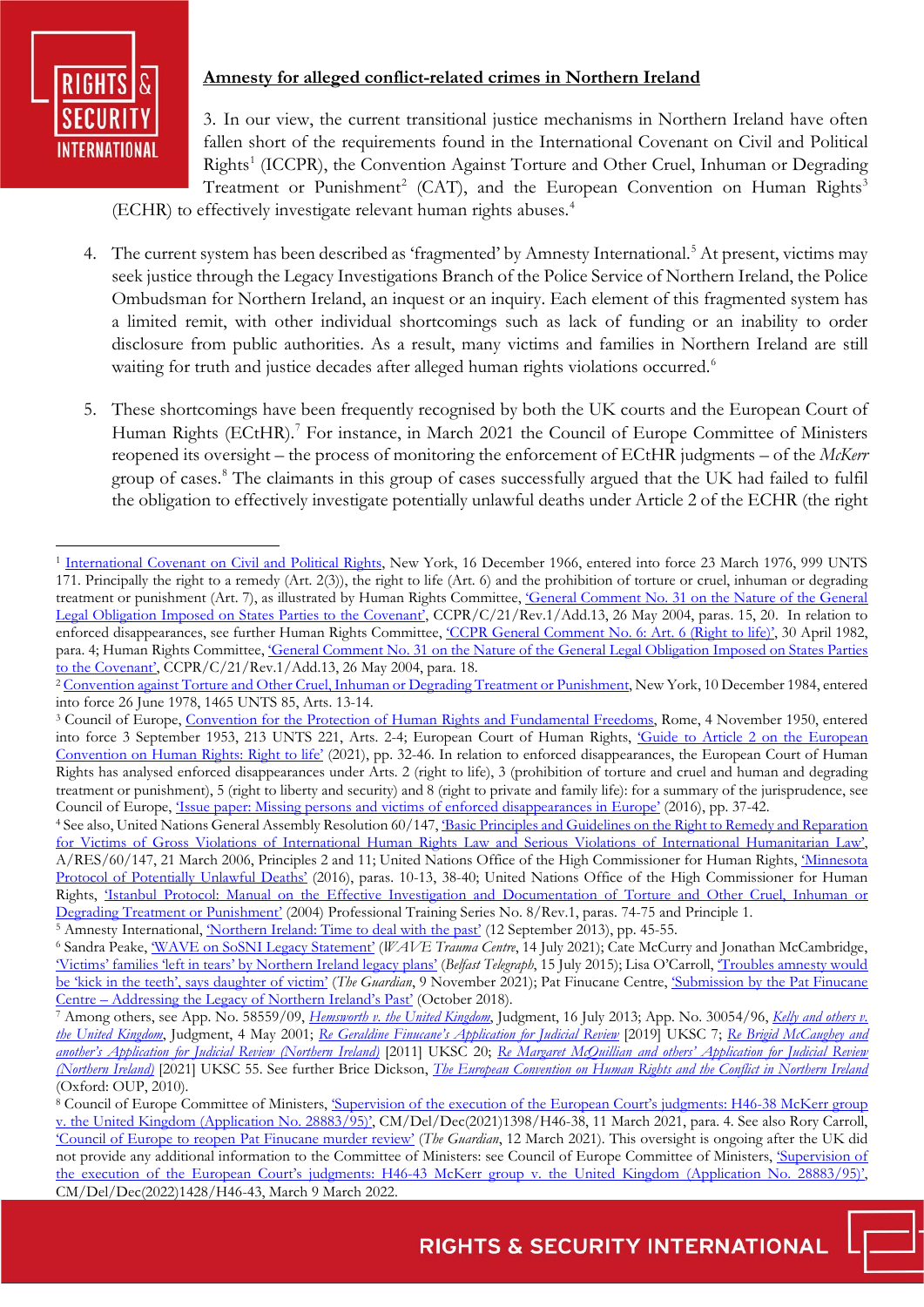

to life), with continued monitoring indicating that the Committee does not believe that the UK has discharged its obligations.

6. Such concerns have already been raised during the second and third cycles of the UK's UPR. For instance, many States have raised concerns about the lack of resources available to the various transitional justice mechanisms.<sup>[9](#page-3-0)</sup> These recommendations have gone unheeded,

such that the UK remains in breach of its international obligations to effectively investigate conflict-related deaths and other serious human rights abuses.

- 7. The UK government has had, and continues to have, many opportunities to create transitional justice mechanisms that would comply with the State's international obligations.<sup>[10](#page-3-1)</sup> The Stormont House Agreement (SHA), concluded in 2014, would – if scrupulously implemented – have created an independent investigative unit with powers to compel disclosure from relevant actors, as well as an information recovery mechanism, an oral history archive, and an Implementation and Reconciliation Commission which would examine the broader themes and patterns of the conflict.<sup>[11](#page-3-2)</sup> The SHA had the consent of all political parties in Northern Ireland, showing that solutions other than a total amnesty are possible.
- 8. However, in July 2021, the UK government announced a renewed attempt to address the legacy of the violent conflict in Northern Ireland by proposing a threefold strategy: a mechanism for recovering evidence and information about the past, an oral history archive, and a 'statute of limitations'.<sup>12</sup>
- 9. RSI believes that these new proposals for addressing the legacy of the conflict principally the norm the UK government describes as a 'statute of limitations' – would breach the UK's obligations under the ICCPR, CAT, and ECHR, to effectively investigate relevant human rights abuses.
- 10. First, it is important to explain that the 'statute of limitations' phrasing advanced by the UK government is potentially misleading, as the proposals set out by the government in its July 2021 white paper would amount to an amnesty: an official decision not to allow criminal prosecutions of, or civil cases against, *anyone* suspected of illegal conflict-related actions that occurred prior to the 1998 Belfast/Good Friday Agreement.<sup>13</sup>
- 11. In criminal justice systems, the existence of a statute of limitations a deadline by which any prosecutions must be brought – encourages the state to bring its cases promptly before the courts, facilitating legal certainty for both the accused and accuser.<sup>[14](#page-3-5)</sup>
- 12. By contrast, an amnesty pardons or exempts a person or group of persons from liability. Transitional justice experts Dr Francesca Lessa and Professor Leigh A. Payne, following a global comparative survey

<span id="page-3-0"></span><sup>&</sup>lt;sup>9</sup> Human Rights Council, 'Report of the Working Group on the Universal Periodic Review: United Kingdom of Great Britain and [Northern Ireland',](https://documents-dds-ny.un.org/doc/UNDOC/GEN/G17/192/15/PDF/G1719215.pdf?OpenElement) Thirty-sixth session, 14 July 2017, A/HRC/36/9, para. 134.156 (Switzerland); Human Rights Council, ['Report of the](https://documents-dds-ny.un.org/doc/UNDOC/GEN/G12/150/31/PDF/G1215031.pdf?OpenElement)  [Working Group on the Universal Periodic Review: United Kingdom of Great Britain and Northern Ireland',](https://documents-dds-ny.un.org/doc/UNDOC/GEN/G12/150/31/PDF/G1215031.pdf?OpenElement) Twenty-first session, 6 July 2012, A/HRC/21/9, para. 110.92 (United States of America). The Committee Against Torture has also raised concerns regarding the UK's approach to transitional justice, see Committee Against Torture, *Concluding observations on the sixth periodic report of the* [United Kingdom of Great Britain and Northern Ireland',](https://documents-dds-ny.un.org/doc/UNDOC/GEN/G19/154/71/PDF/G1915471.pdf?OpenElement) 7 June 2019, CAT/C/GBR/CO/6, para. 7.

<span id="page-3-1"></span><sup>&</sup>lt;sup>10</sup> See also Human Rights Council, *Report of the Working Group on the Universal Periodic Review: United Kingdom of Great Britain* [and Northern Ireland',](https://documents-dds-ny.un.org/doc/UNDOC/GEN/G17/192/15/PDF/G1719215.pdf?OpenElement) Thirty-sixth session, 14 July 2017, A/HRC/36/9, para. 134.157. See also Human Rights Council, Report of the [Working Group on the Universal Periodic Review: United Kingdom of Great Britain and Northern Ireland',](https://documents-dds-ny.un.org/doc/UNDOC/GEN/G12/150/31/PDF/G1215031.pdf?OpenElement) Twenty-first session, 6 July 2012, A/HRC/21/9, para. 110.67 (Switzerland).

<span id="page-3-2"></span><sup>&</sup>lt;sup>11</sup> [Stormont House Agreement](https://assets.publishing.service.gov.uk/government/uploads/system/uploads/attachment_data/file/390672/Stormont_House_Agreement.pdf) (2014). For more information, see Legacy Practitioners' Group, 'New Northern Ireland legacy proposals Threaten the Rule of Law and Truth Recovery: An open letter from legacy practitioners' (June 2021), as reported in Irish Legal News.<br><sup>12</sup> Northern Ireland Office, <u>'Addressing the Legacy of Northern Ireland's Past'</u>, CP 49

<span id="page-3-3"></span>

<span id="page-3-4"></span><sup>&</sup>lt;sup>13</sup> Northern Ireland Office, *'Addressing the Legacy of Northern Ireland's Past'*, CP 498 (July 2021).

<span id="page-3-5"></span><sup>14</sup> *[Halsbury's Laws of England](https://www.lexisnexis.co.uk/legal/commentary/halsburys-laws-of-england/limitation-periods)* (2021), vol. 68, section 291.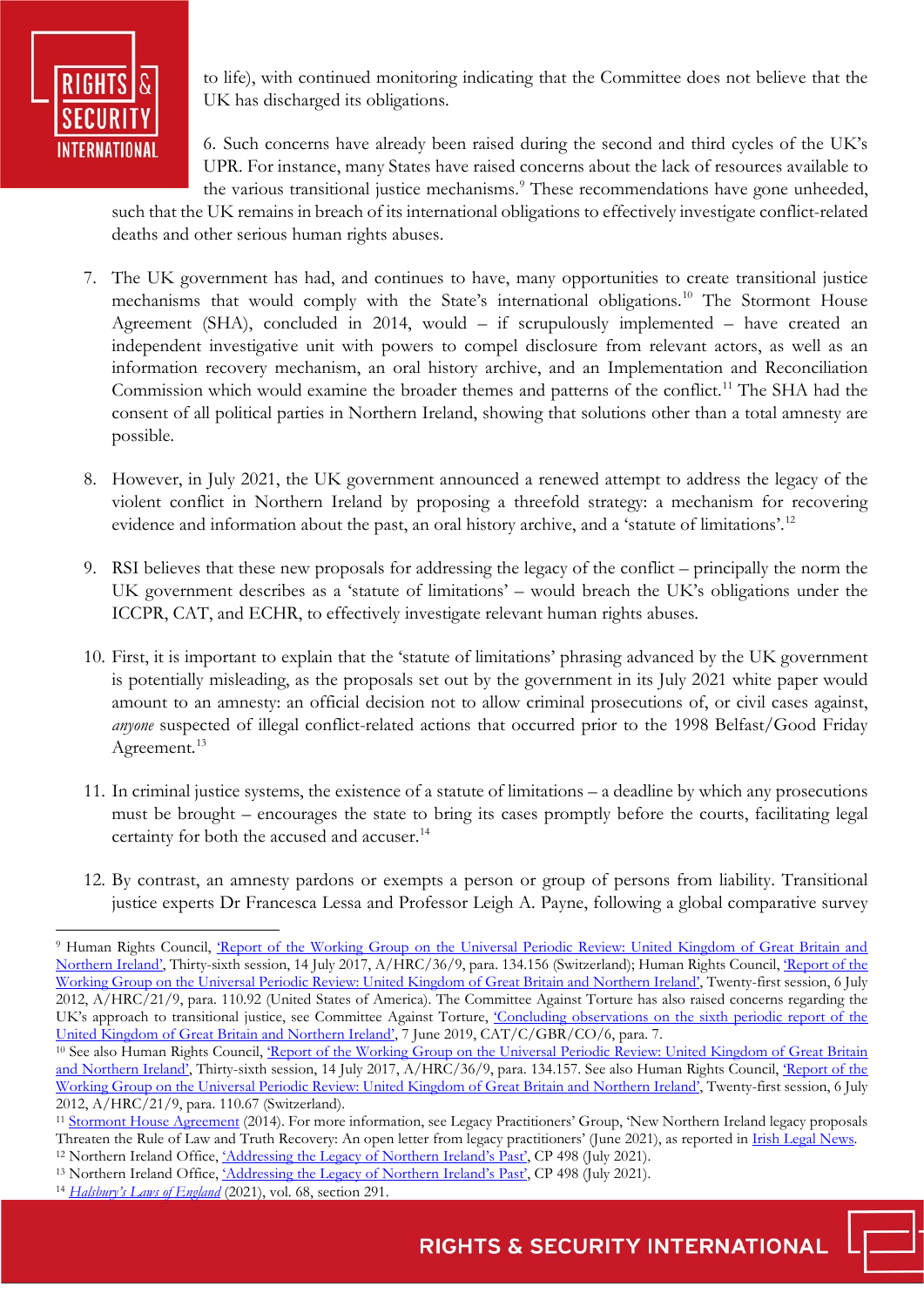

of amnesties, describe them as 'legal measures adopted by states that have the effect of prospectively barring criminal prosecutions against certain individuals accused of committing human rights violations.<sup>[15](#page-4-0)</sup>

13. The *ex post facto* imposition of a 'statute of limitations' by the UK government has the effect of exempting a group of people from civil and/or criminal liability altogether, regardless of when criminal charges or a civil claim are brought.

- 14. The UN Office of the High Commissioner for Human Rights has released guidance on amnesties and international law; this guidance indicates that an amnesty may be rendered lawful only when it is used as a tool to aid disarmament, and is likely to be unlawful in instances where it excludes conduct which the State is obliged to effectively investigate as a matter of international law.[16](#page-4-1) The UK government is not planning to use this legislation to aid disarmament, which has already occurred[.17](#page-4-2) Instead, the proposed laws would remove liability for serious human rights abuses as potentially unlawful killings, in our view making the amnesty unlawful.<sup>18</sup>
- 15. Research by experts on the use of amnesties as a transitional justice mechanism indicates that the UK government's proposed amnesty is an outlier on the international stage, with the vast majority of regimes tending against adopting broad amnesty for both civil and criminal cases without exception.<sup>[19](#page-4-4)</sup>
- 16. Professor Louise Mallinder, such an expert, has stated that when compared with the 300 modern conflictrelated amnesties she has studied, the UK's proposed immunity for Troubles-related offences in Northern Ireland 'would offer the broadest form of impunity of all the amnesties surveyed.' She has further observed that the UK's proposal would impose even more immunity than the one created by Augusto Pinochet in Chile, 'usually held up as one of the worst', including because the UK's plan does not exclude sexual offences and would include cases already pending before the courts.[20](#page-4-5)
- 17. The fact that the UK's proposals seem to be an outlier on the international stage further indicates that a blanket amnesty is deemed to be an unlawful transitional justice mechanism by the international community. If implemented, the UK would be violating its obligations under human rights laws.
- 18. The UK's proposal would also leave people in Northern Ireland with even fewer opportunities for redress than people outside the UK who are harmed during the State's military operations.

<span id="page-4-0"></span><sup>15</sup> Francesca Lessa and Leigh A. Payne, 'Introduction', in Francesca Lessa and Leigh A. Payne (eds.), *[Amnesty in the Age of Human Rights](https://www.cambridge.org/core/books/amnesty-in-the-age-of-human-rights-accountability/F03FCEECD49FF77E9DBC1C2CA3F18697)  [Accountability: Comparative and International Perspectives](https://www.cambridge.org/core/books/amnesty-in-the-age-of-human-rights-accountability/F03FCEECD49FF77E9DBC1C2CA3F18697)* (Cambridge: CUP, 2012), p. 4. This also reflects the definitions of amnesties in the jurisprudence, particularly in the Inter-American human rights system; see Case 10.287, *[El Salvador](https://www.cidh.oas.org/annualrep/92eng/ElSalvador10.287.htm)*, Report No. 26/92, 24 September 1992, Inter-American Commission on Human Rights, para. 1; *[Case of Barrios Altos v. Peru](https://www.corteidh.or.cr/corteidh/docs/casos/articulos/seriec_75_ing.pdf)*, Merits, Judgment of 14 March 2001, Inter-American Court of Human Rights, para. 41; *[Case of the Massacres of El Mozote and Nearby Places v. El Salvador](https://www.corteidh.or.cr/docs/casos/articulos/seriec_252_ing1.pdf)*, Merits, Judgment of 25 October 2012, paras. 283-284. For a summary of the jurisprudence, see App. No. 4455/10, *[Marguš v. Croatia](https://hudoc.echr.coe.int/eng?i=001-144276)*, Judgment, 27 May 2014, European Court of Human Rights, paras. 30-68, 122-141.

<span id="page-4-1"></span><sup>&</sup>lt;sup>16</sup> United Nations Office of the High Commissioner for Human Rights, *Rule-of-law tools for post-conflict States: Amnesties'* (2009), at pp. 40-41 and 38-39 respectively.

<span id="page-4-2"></span><sup>17</sup> For more information, see Martin Melaugh, ['Irish Peace Process – Brief Note on Decommissioning'](https://cain.ulster.ac.uk/events/peace/decommission.htm) (*CAIN*); Conor Lally, ['The](https://www.irishtimes.com/news/crime-and-law/the-decommissioning-of-the-provisional-ira-10-years-on-1.2367009)  [decommissioning of the Provisional IRA, 10 years on'](https://www.irishtimes.com/news/crime-and-law/the-decommissioning-of-the-provisional-ira-10-years-on-1.2367009) (*The Irish Times*, 26 September 2015); Brian Rowan, ['Revealed: how UVF and](https://www.belfasttelegraph.co.uk/news/revealed-how-uvf-and-uda-terror-groups-disarmed-28484001.html)  [UDA terror groups disarmed'](https://www.belfasttelegraph.co.uk/news/revealed-how-uvf-and-uda-terror-groups-disarmed-28484001.html) (*Belfast Telegraph*, 22 June 2009).

<span id="page-4-3"></span><sup>&</sup>lt;sup>18</sup> For more information, see Rights & Security International, The Human Right to Effective Investigations and Northern Ireland ['Legacy' Cases: A Legal Explainer'](https://www.rightsandsecurity.org/assets/downloads/210916_Legacy_Legal_Brief_Final.pdf) (September 2021).

<span id="page-4-4"></span><sup>&</sup>lt;sup>19</sup> Queen's University Belfast and Committee on the Administration of Justice, *'Addressing the Legacy of Northern Ireland's Past: The* [Model Mill Team's Response to the NIO Proposals'](https://www.dealingwiththepastni.com/assets/Model-Bill-Team-Response-to-the-UK-Government-Command-Paper-on-Legacy-in-NI-Final-3.09.21-(1).pdf) (September 2021), pp. 21-34, 60-67.

<span id="page-4-5"></span><sup>&</sup>lt;sup>20</sup> Committee on the Administration of Justice, New report finds proposed UK government amnesty cannot deliver truth for victims of [The Troubles'](https://caj.org.uk/2021/09/07/new-report-finds-proposed-uk-government-amnesty-cannot-deliver-truth-for-victims-of-the-troubles/) (*Committee on the Administration of Justice*, 7 September 2021).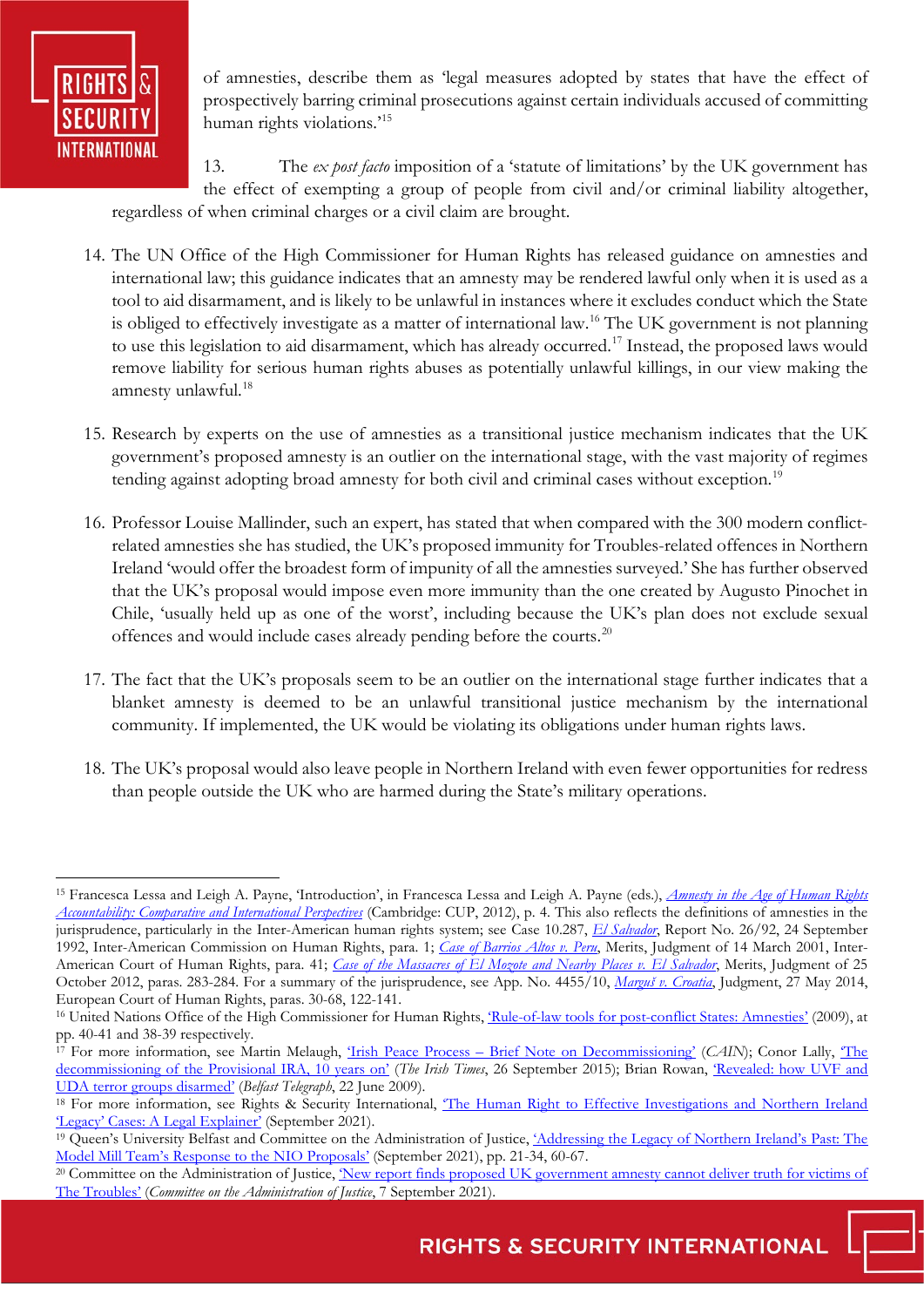

19. In 2021, the UK adopted new laws – highly problematic in human rights terms – that create a 'presumption against prosecution' for alleged offences that took place during overseas military operations, after a period of five years has passed.<sup>21</sup> These new laws, found in the Overseas Operations (Service Personnel and Veterans) Act 2021 (OOA), also restrict civil proceedings for acts committed during overseas military operations, including those brought on grounds of breaches to fundamental human rights, to a period of six years after

the act occurred, or a period of twelve months after the claimant became aware that the act was committed by a representative of the Ministry of Defence or the Secretary of State for Defence.<sup>22</sup>

- 20. However, the UK government's proposals for addressing the legacy of the conflict in Northern Ireland go even further, by completely removing the availability of civil and criminal justice. Proposing this drastic step also appears to demonstrate a complete lack of understanding of the trauma experienced by victims of human rights violations and how such trauma impacts their ability to initiate and pursue legal proceedings expeditiously.
- 21. The government has sought to justify both the pending transitional justice legislation for Northern Ireland and the OOA by asserting that military veterans have been, or could be, subjected to 'vexatious claims' and 'vexatious prosecutions' before the UK courts,<sup>[23](#page-5-2)</sup> and in the Northern Ireland context that the 'vast majority' of killings by security forces 'were lawful'.<sup>[24](#page-5-3)</sup> The express aim is, therefore, to prevent cases involving the military and military veterans from reaching the civil or criminal courts, in effect granting immunity from prosecution and/or civil claims at the expense of victims' rights and the societal benefits of a State's compliance with its obligations under the human rights treaties to investigate serious offences. It is RSI's conclusion, based on our extensive research, that the UK government has not provided evidence to support allegations that 'vexatious claims' and 'vexatious prosecutions' have occurred or are occurring in any systemic way.[25](#page-5-4) Even if vexatious claims were a demonstrable problem, the UK's legal obligations under the human rights treaties regarding effective investigations and remedies for victims remain unchanged.
- 22. RSI concludes that the UK government's proposed total amnesty in Northern Ireland would lead to impunity for serious human rights abuses, in violation of its international human rights obligations.
- 23. This amnesty would also set a poor precedent for the rest of the world, potentially emboldening other States to ignore their obligations under the ICCPR and regional or other human rights treaties to carry out effective investigations of violations of certain rights, such as the right to life, and ensure that victims receive remedies. Human rights have little meaning if States can simply exempt themselves from holding anyone responsible for violations and providing redress.

#### **Retrogression of human rights protections in Northern Ireland**

24. We recommend evaluating that the proposed amnesty with an awareness of its broader context, which includes additional legislative proposals that would seek to erode human rights protection throughout the UK, with particular implications for Northern Ireland. At the time of submission, the UK government is

<span id="page-5-0"></span><sup>21</sup> [Overseas Operations \(Service Personnel and Veterans\) Act 2021,](https://www.legislation.gov.uk/ukpga/2021/23/contents/enacted) ss. 1-7.

<span id="page-5-1"></span><sup>&</sup>lt;sup>22</sup> [Overseas Operations \(Service Personnel and Veterans\) Act 2021,](https://www.legislation.gov.uk/ukpga/2021/23/contents/enacted) s. 11.

<span id="page-5-2"></span><sup>23</sup> Dan Sabbagh, ['Peers vote to halt plans to limit UK soldiers' accountability for war crimes'](https://www.theguardian.com/uk-news/2021/apr/13/peers-seek-to-block-limit-on-uk-soldiers-accountability-for-war-crimes) (*The Guardian*, 13 April 2021); Danielle Sheridan[, 'Government defeated by Lords over bid for prosecution limit on soldiers for war crimes' \(](https://www.telegraph.co.uk/politics/2021/04/13/government-defeated-lords-bid-prosecution-limit-soldiers-war/)*The Telegraph*, 13 April 2021); Helen Warrell, ['UK defence ministry in U-turn over prosecution of troops'](https://www.ft.com/content/2f6db6f2-7cfe-4044-b3c4-af8f8b783007) (*Financial Times*, 20 April 2021).

<span id="page-5-4"></span><span id="page-5-3"></span><sup>&</sup>lt;sup>24</sup> Northern Ireland Office, *Addressing the Legacy of Northern Ireland's Past*', CP 498 (July 2021), pp. 9, 11, 19-21; Ralph Hewitt, *Pat* [Finucane Centre walks out of NIO meeting over claim](https://www.belfasttelegraph.co.uk/news/northern-ireland/pat-finucane-centre-walks-out-of-nio-meeting-over-claim-troubles-killings-by-security-forces-were-lawful-40680028.html) Troubles killings by security forces 'were lawful'' (*Belfast Telegraph*, 22 July 2021). <sup>25</sup> Rights & Security International, *Briefing: Research shows UK government is wrong about 'vexatious claims' from Northern Ireland* [Conflict'](https://www.rightsandsecurity.org/impact/entry/briefing-research-shows-uk-government-is-wrong-about-vexatious-claims-from-northern-ireland-conflict) (16 December 2021).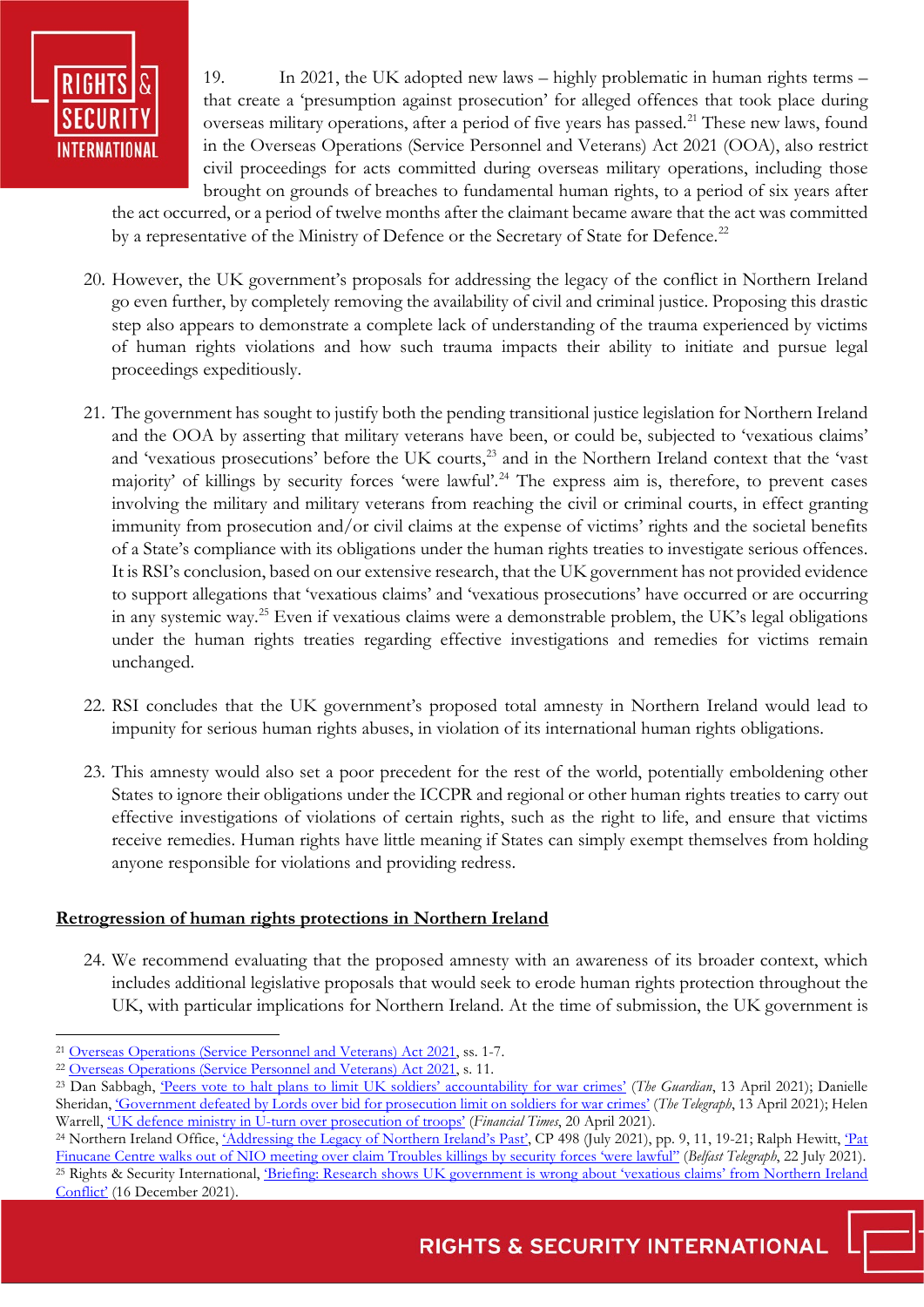

holding consultations on proposed reforms to the Human Rights Act 1998 (HRA), $^{26}$  which would limit access to justice for victims of human rights violations, and – we conclude – likely violate the Belfast/Good Friday Agreement  $(B/GFA)$ .<sup>[27](#page-6-1)</sup>

25. The HRA gives domestic effect to the ECHR, allowing claimants to bring proceedings alleging violations of their ECHR rights before the UK courts. This is the only method of direct access to the UK courts on the basis of human rights laws – there is no equivalent mechanism for alleged violations of other international human rights treaties.<sup>[28](#page-6-2)</sup>

- 26. The changes the UK government has proposed would call into question the UK's compliance with its international human rights obligations to provide access to a remedy for victims of human rights abuses. RSI believes the proposals could violate many of the UK's international human rights obligations, particularly those with a procedural limb requiring an effective investigation. However, our submission will focus on the right to a remedy for human rights violations, as the proposed changes could have additional stark implications for the peace process in Northern Ireland – potentially resulting in further human rights violations if unrest increases.
- 27. We highlight three key ideas (effectively, proposals) the government has set out during these consultations that would implicate access to justice and remedies: the introduction of a 'permission stage' in court proceedings, restrictions on standing to bring a claim – i.e., victim status – so that only claimants who have suffered a 'significant disadvantage' will be able to enforce their human rights before the courts, and the potential to limit remedies based on an individual's prior conduct. The government has provided limited evidence to support these proposals, with multiple legal experts alleging that they seek to remedy problems that do not exist.[29](#page-6-3)
- 28. Cumulatively, these restrictions would impose barriers to effective investigations and remedies that run counter to the letter and spirit of the ICCPR, ECHR, CAT and other instruments. Making remedies dependent on a person's past conduct – including, potentially, conduct that has no relevance to the alleged human rights violation – would eviscerate the fundamental premise of the ICCPR, the ECHR and essentially all human rights treaties that human rights belong to everyone and that all people must be equal in the eyes of the law. Further, the introduction of a 'permission stage' and the requirement that a claimant suffer a 'significant disadvantage' (it is unclear who would determine this and what criteria would be used) appear to be designed to foreclose many claims and could prevent individuals who have suffered genuine human rights violations from accessing a court.<sup>[30](#page-6-4)</sup> This may prove especially true for individuals who

<span id="page-6-0"></span><sup>26</sup> Ministry of Justice, ['Human Rights Act Reform: A Modern Bill of Rights – consultation'](https://www.gov.uk/government/consultations/human-rights-act-reform-a-modern-bill-of-rights/human-rights-act-reform-a-modern-bill-of-rights-consultation#questionnaire) (*Gov.uk*, 7 March 2022).

<span id="page-6-1"></span><sup>&</sup>lt;sup>27</sup> Rights & Security International, *Rights & Security International's Response to 'Human Rights Act Reform: A Modern Bill of Rights'* (8 March 2022), pp. 3-6; Committee on the Administration of Justice, ['CAJ Response to the Ministry of Justice Consultation 'Human](https://caj.org.uk/wp-content/uploads/2022/03/Response-to-HRA-reform-consultation.pdf)  [Rights Act Reform: A Modern Bill of Rights''](https://caj.org.uk/wp-content/uploads/2022/03/Response-to-HRA-reform-consultation.pdf) (March 2022), pp. 1, 4-5, 9-10, 13, 21.

<span id="page-6-2"></span><sup>&</sup>lt;sup>28</sup> Lady Hale (now Baroness Hale of Richmond), *Equality and Human Rights: Oxford Equality Lecture 2018*, speech to the Law Faculty at the University of Oxford, 29 October 2018, p. 1. See further Committee Against Torture, ['Concluding observations on the sixth](https://documents-dds-ny.un.org/doc/UNDOC/GEN/G19/154/71/PDF/G1915471.pdf?OpenElement)  [periodic report of the United Kingdom of Great Britain and Northern Ireland',](https://documents-dds-ny.un.org/doc/UNDOC/GEN/G19/154/71/PDF/G1915471.pdf?OpenElement) 7 June 2019, CAT/C/GBR/CO/6, paras. 8-11; Committee on the Elimination of All Forms of Discrimination against Women, ['Concluding observations on the eighth periodic report](https://documents-dds-ny.un.org/doc/UNDOC/GEN/N19/072/08/PDF/N1907208.pdf?OpenElement)  [of the United Kingdom of Great Britain and Northern Ireland',](https://documents-dds-ny.un.org/doc/UNDOC/GEN/N19/072/08/PDF/N1907208.pdf?OpenElement) 14 March 2019, CEDAW/C/GBR/CO/8, paras. 8, 13-15; Committee on the Rights of Persons with Disabilities, 'Concluding observations on the initial report of the United Kingdom of Great Britain and [Northern Ireland',](https://documents-dds-ny.un.org/doc/UNDOC/GEN/G17/289/29/PDF/G1728929.pdf?OpenElement) 3 October 2017, CRPD/C/GBR/CO/1, paras. 6-7; Committee on the Rights of the Child, ['Concluding observations:](https://documents-dds-ny.un.org/doc/UNDOC/GEN/G08/445/74/PDF/G0844574.pdf?OpenElement)  [United Kingdom of Great Britain and Northern Ireland',](https://documents-dds-ny.un.org/doc/UNDOC/GEN/G08/445/74/PDF/G0844574.pdf?OpenElement) Forty-ninth session, 20 October 2008, CRC/C/GBR/CO/4, paras. 6-7, 10- 11; Human Rights Committee, 'Concluding observations of the Human Rights Committee: United Kingdom of Great Britain and [Northern Ireland',](https://documents-dds-ny.un.org/doc/UNDOC/GEN/G08/433/42/PDF/G0843342.pdf?OpenElement) Ninety-third session, 30 July 2008, CCPR/C/GBR/CO/6, para. 6.

<span id="page-6-3"></span><sup>&</sup>lt;sup>29</sup> For a useful summary, see Richard Clayton, *The Government's New Proposals for the Human Rights Act*; Part One – The Proposals [in Outline'](https://ukconstitutionallaw.org/2022/01/04/richard-clayton-the-governments-new-proposals-for-the-human-rights-act-part-one-the-proposals-in-outline/) (UKCLA, 4 January 2022); Richard Clayton, The Government's New Proposals for the Human Rights Act Part 2: An [Assessment'](https://ukconstitutionallaw.org/2022/01/13/richard-clayton-qc-the-governments-new-proposals-for-the-human-rights-act-part-2-an-assessment/) (*UKCLA*, 13 January 2022); Peter Clayton, ['The Government's New Proposals for the Human Rights Act Part 3: An](https://ukconstitutionallaw.org/2022/01/14/richard-clayton-qc-the-governments-new-proposals-for-the-human-rights-act-part-3-an-assessment/)  [Assessment'](https://ukconstitutionallaw.org/2022/01/14/richard-clayton-qc-the-governments-new-proposals-for-the-human-rights-act-part-3-an-assessment/) (*UKCLA*, 14 January 2022).

<span id="page-6-4"></span><sup>30</sup> Ministry of Justice, ['Human Rights Act Reform: A Modern Bill of Rights – consultation'](https://www.gov.uk/government/consultations/human-rights-act-reform-a-modern-bill-of-rights/human-rights-act-reform-a-modern-bill-of-rights-consultation#questionnaire) (*Gov.uk*, 7 March 2022), paras. 219-223.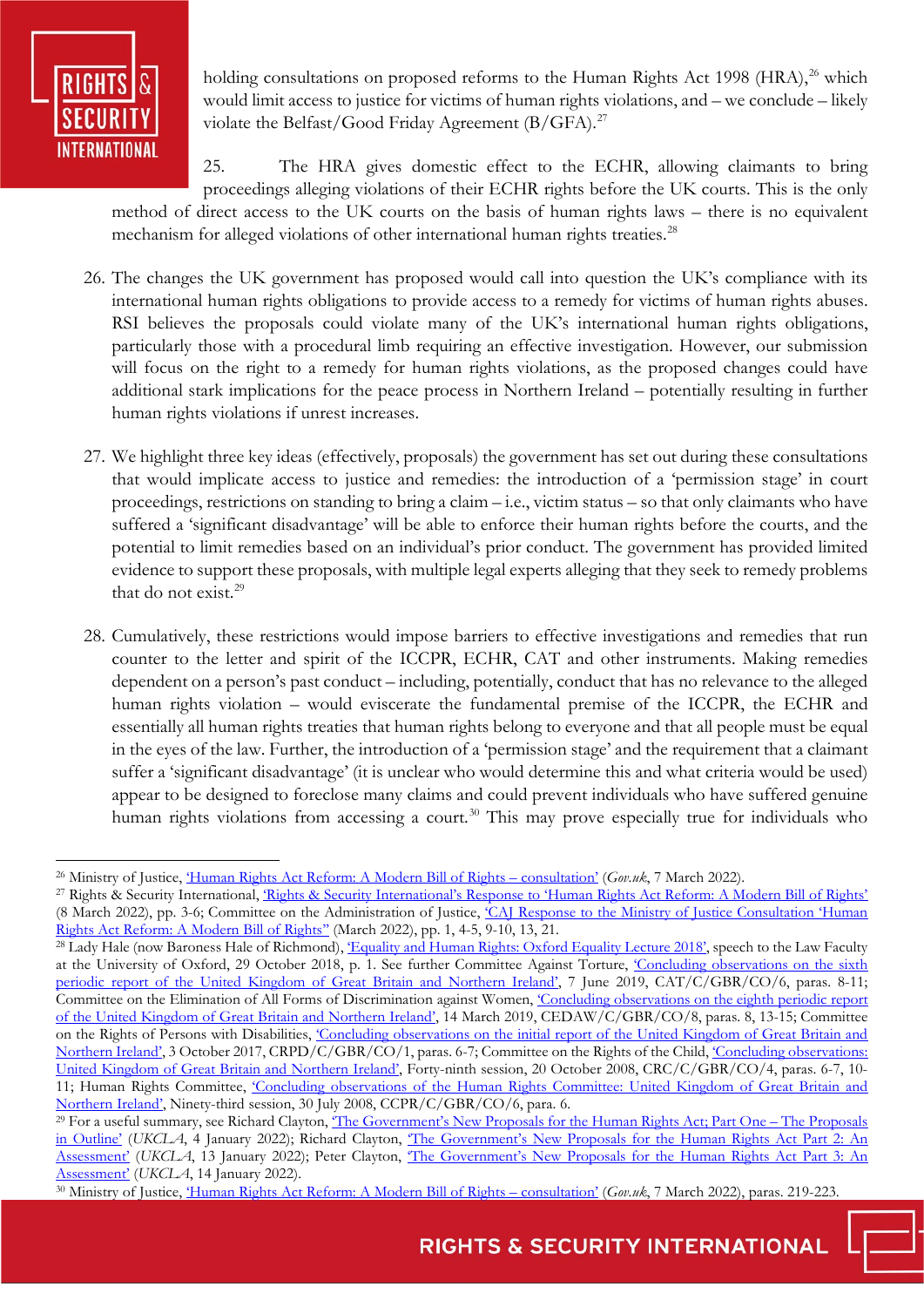

already face systemic discrimination, who lack the resources to obtain legal help or who are otherwise in vulnerable or urgent situations.

29. These developments appear to demonstrate a lack of commitment to recommendations made by other States during the UK's prior UPR cycles, which advise continued integration of human rights principles into domestic law, $31$  and sustained aligning

of laws and policies with international human rights standards.<sup>32</sup>

30. The proposals to alter the HRA may have implications for the peace process in Northern Ireland. Under paragraph 2 of the 'Rights, safeguards and equality of opportunity' section of the Belfast/Good Friday Agreement,<sup>33</sup> the UK government is under an international obligation to 'complete incorporation into Northern Ireland law of the ECHR, with direct access to the courts, and remedies for breach of the Convention...'. RSI believes that, by restricting access to the courts and limiting the availability of remedies for victims of human rights violations, the UK government might also breach the B/GFA, thereby placing the peace agreement under further strain and increasing the risk of further human rights violations in the region.[34](#page-7-3)

## **Recommendations**

- 31. Regarding unresolved human rights violations stemming from the conflict in Northern Ireland, RSI recommends that:
	- a. The UK should not create an amnesty for unlawful killings and other human rights abuses committed during the conflict;<sup>[35](#page-7-4)</sup>
	- b. The UK should instead carry out its commitments under the Stormont House Agreement;<sup>[36](#page-7-5)</sup> and
	- c. The UK should ensure that transitional justice mechanisms in Northern Ireland ensure a just, inclusive and equitable approach and receive full support and cooperation from each successive government.
- 32. RSI additionally recommends, regarding the system of legal human rights protections in the UK, that the UK should:
	- a. Ensure that all human rights violations remain actionable before UK courts;
	- b. Ensure that all victims of human rights violations are able to enforce their rights before the courts and receive a remedy, without placing unreasonable, arbitrary or potentially discriminatory qualifications on this access to justice; and

<span id="page-7-0"></span><sup>&</sup>lt;sup>31</sup> Human Rights Council, *'Report of the Working Group on the Universal Periodic Review: United Kingdom of Great Britain and* [Northern Ireland',](https://documents-dds-ny.un.org/doc/UNDOC/GEN/G12/150/31/PDF/G1215031.pdf?OpenElement) Twenty-first session, 6 July 2012, A/HRC/21/9, para. 110.32 (Qatar).

<span id="page-7-1"></span><sup>&</sup>lt;sup>32</sup> Human Rights Council, *Report of the Working Group on the Universal Periodic Review: United Kingdom of Great Britain and* [Northern Ireland',](https://documents-dds-ny.un.org/doc/UNDOC/GEN/G17/192/15/PDF/G1719215.pdf?OpenElement) Thirty-sixth session, 14 July 2017, A/HRC/36/9, para. 134.62 (Botswana).

<span id="page-7-2"></span><sup>&</sup>lt;sup>33</sup> The [B/GFA](https://assets.publishing.service.gov.uk/government/uploads/system/uploads/attachment_data/file/1034123/The_Belfast_Agreement_An_Agreement_Reached_at_the_Multi-Party_Talks_on_Northern_Ireland.pdf) is an agreement between Northern Ireland political parties, and a separate agreement between the UK and Irish governments.

<span id="page-7-3"></span><sup>&</sup>lt;sup>34</sup> Jonathan Freedland, <u>'Peace in Ireland is precious. Brexit has made us forget that'</u> (*The Guardian*, 4 October 2019): Duncan Morrow, ['Playing with fire: Brexit and the decay of the Good Friday Agreement'](https://blogs.lse.ac.uk/brexit/2018/08/01/playing-with-fire-brexit-and-the-decay-of-the-good-friday-agreement/) (*LSE Blogs*, 1 August 2018).

<span id="page-7-4"></span><sup>&</sup>lt;sup>35</sup> For further information, see Rights & Security International, 'Northern Ireland Legacy: How to Uphold International Human Rights [Law'](https://www.rightsandsecurity.org/impact/entry/northern-ireland-legacy-how-to-uphold-international-human-rights-law) (18 August 2021).

<span id="page-7-5"></span><sup>&</sup>lt;sup>36</sup> Legacy Practitioners' Group, 'New Northern Ireland legacy proposals Threaten the Rule of Law and Truth Recovery: An open letter from legacy practitioners' (June 2021), as reported in the **Irish Legal News**.